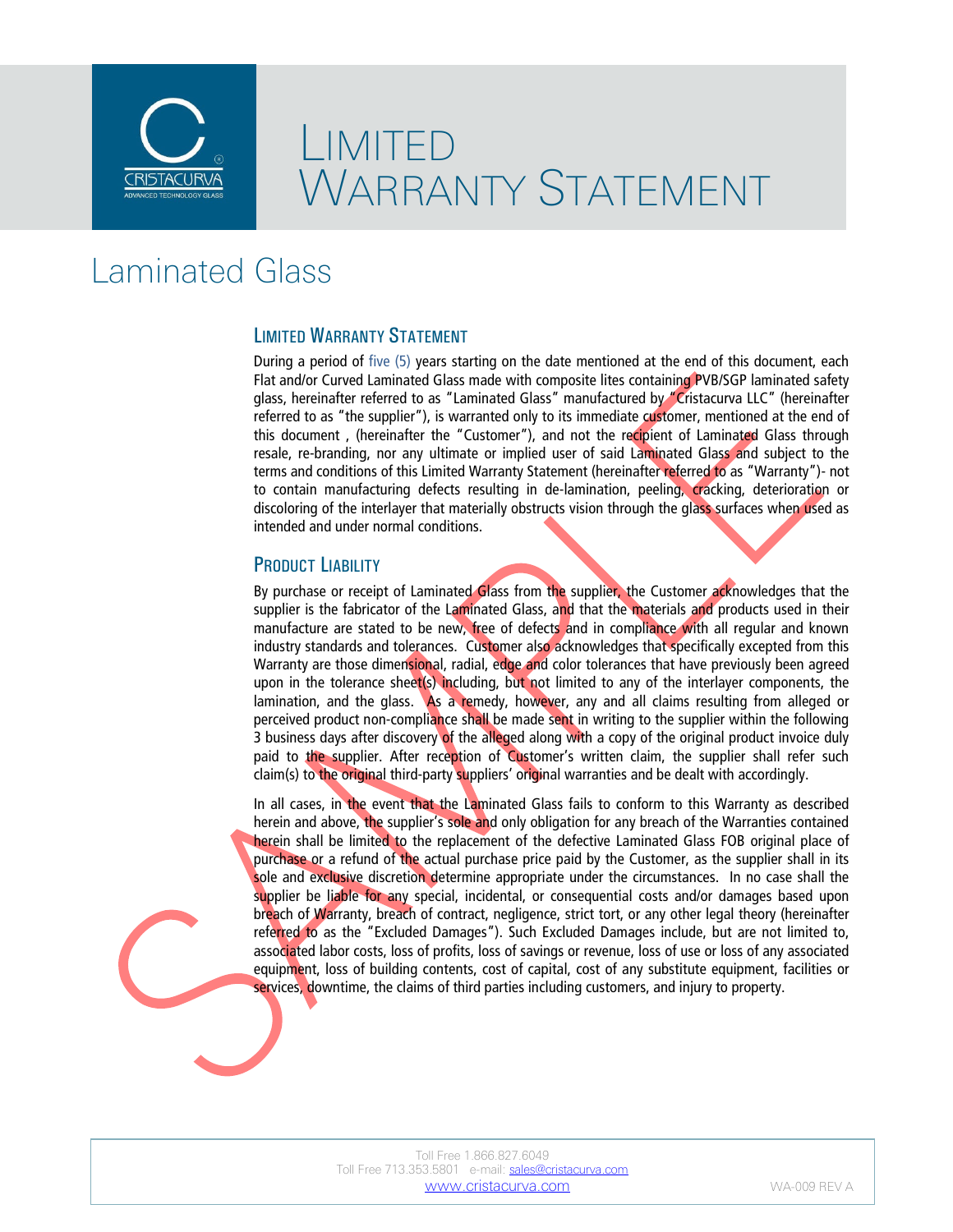

# LIMITED WARRANTY STATEMENT

## Laminated Glass

#### SPECIFIC LIMITATIONS

This Warranty does not apply to replacement of Laminated Glass beyond the warranty period applying to the original units. The supplier reserves the right to inspect any Laminated Glass, which is alleged to be defective prior to their removal from the glazing system, installation, or fabrication location. Failure to provide the supplier with forty-five (45) business days written notice to provide the opportunity to inspect any alleged defect in a Laminated Glass as contemplated under this Warranty will automatically result in the supplier having no liability under this Warranty. This Warranty does not apply to or cover any Laminated Glass replacement piece or Laminated Glass beyond the period covering the original Laminated Glass.

The supplier will not be liable for any expenses involved in the removal of, or the installation of any replacement Laminated Glass, nor any other special, incidental or consequential damages or back charges from third parties should the supplier elect to replace any defective Laminated Glass. Further, the Warranty of the replacement Laminated Glass will be limited to the remainder of the Warranty period of the original Laminated Glass. The supplier shall not be liable to any person or entity for indirect, special, incidental, or consequential damages or charges for any reason. The supplier expressly assumes no responsibility for glass breakage by any reason.

In addition, should any of the following events or conditions occur, the supplier will have no liability under this Warranty:

- Delays in delivery due to causes beyond its reasonable control including, but not limited to, acts of nature, acts of government, labor disputes, delays in transportation and delays in delivery or non-delivery by the supplier's suppliers.
- Product failure or damage due to improper handling, delivery, storage, fabrications, installation, cleaning and maintenance contrary to the supplier's recommendations and /or those standards as accepted in the industry, including, but not limited to various industry organizations such as: GANA, FMGA, LSGA, SIGMA, IGMA, NAAMM, AMA or equivalent.
- If de-lamination occurs within an area around the edges of up to 3/8" (10mm)
- If the Laminated Glass is attacked or effected by incompatible glazing lubricants, glazing soaps, incompatible glazing gaskets, glazing sealants, incompatible cleaning fluids, moisture or building runoff, gluing or attachment of non-the supplier applied films, direct contact with paints, adhesives, solvents, or insulation, or exposure to solvent or chemical fumes.
- If any part of the glass panes in the Laminated Glass, whether individually or in totality are broken, destroyed, chipped, scratched, fractured and/or cracked, discarded, rejected, stolen, vandalized, or effected by any cause, whether known or unknown, including but not limited to events of spontaneous breakage or acts of purposeful breakage that could result from either regular and normal use or from careless and improper handling and use. The supplier expressly assumes no responsibility for glass breakage by any cause.

If the Laminated Glass was installed in an improper, careless and/or reckless manner which would expose them to extreme and/or harsh weather conditions beyond their intended purpose. If the Laminated Glass is subjected to standing water, or other liquids or chemicals.

|                     | Toll Free 1,866,827,6049                             |
|---------------------|------------------------------------------------------|
|                     | Toll Free 713.353.5801 e-mail: sales@cristacurva.com |
| www.cristacurva.com |                                                      |